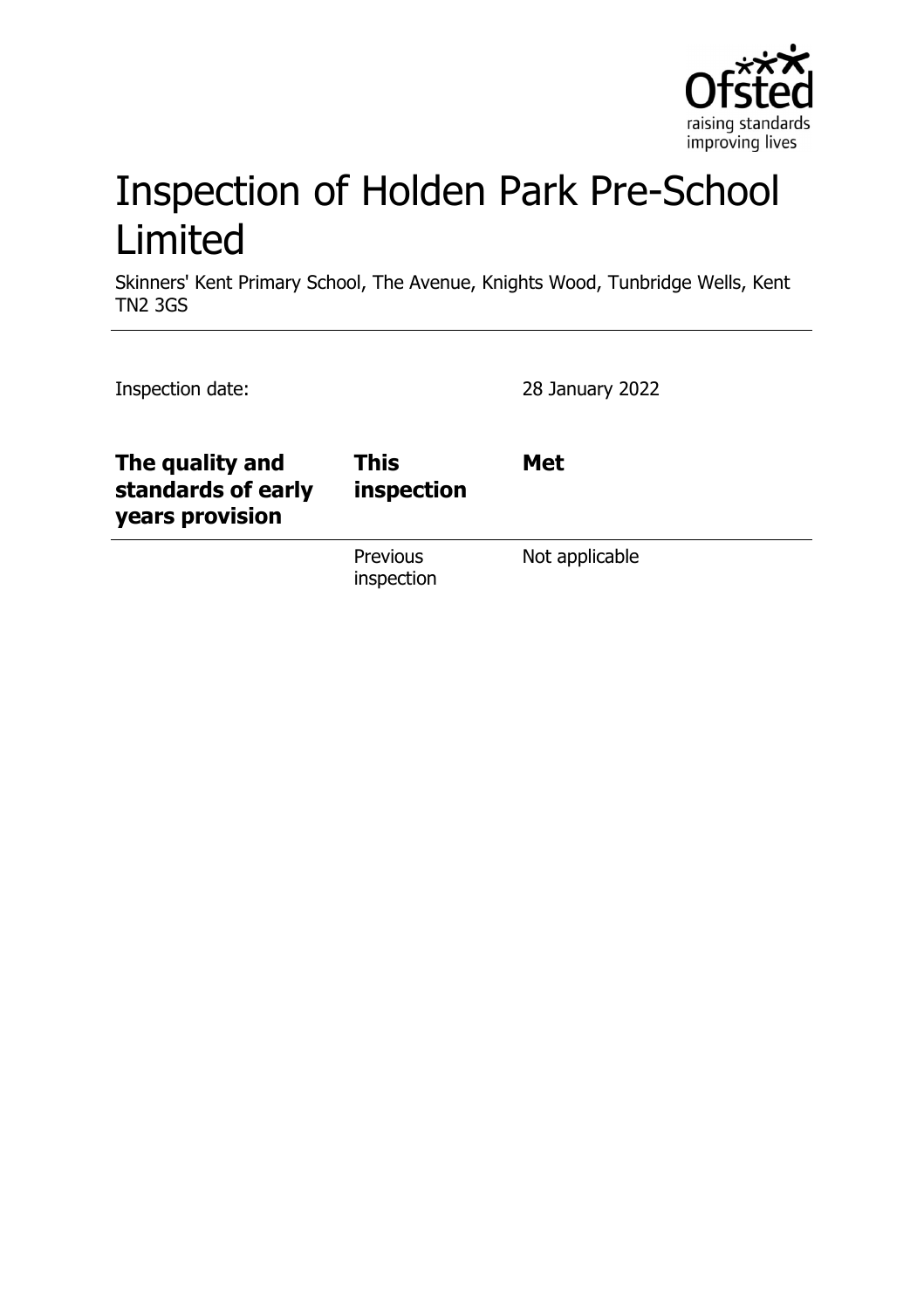

# **What is it like to attend this early years setting?**

#### **This provision meets requirements**

Children come to the club happy and pleased to see the staff and their friends. They are familiar with the routine and settle quickly. On arrival, they remove their coats and bags and immediately start to play. Children of all ages enjoy being together and are polite and respectful. They demonstrate good levels of concentration. For example, younger and older children spend a long time together, making patterns with coloured beads.

Children have strong bonds with the staff, which helps them feel safe and secure. They confidently ask staff for help, such as when they are unable to turn the tap on to wash their hands. Children respond well to staff's high expectations of their behaviour. They listen to staff and follow instructions, such as clearing their plates after snack.

Children have many opportunities to learn how to keep themselves healthy. For example, they thoroughly enjoy the nutritious snacks provided for them. Children know to wash their own hands after using the toilet and before eating. Furthermore, children have daily opportunities to play outside where they confidently use the climbing frame in the school playground. This also helps to develop their physical skills.

#### **What does the early years setting do well and what does it need to do better?**

- $\blacksquare$  Staff provide a wide variety of resources that are suitable for the ages of the children attending the setting. They plan inclusive activities that all children can access, including children with special educational needs and/or disabilities. For example, children delight in taking turns to be the lead character as they excitedly play 'What's the time Mr Wolf?'. This supports all children to successfully develop their social skills. Furthermore, they enjoy counting the number of steps they take to reach 'Mr Wolf'.
- Leaders and managers use a range of strategies to ensure they support staff well. Staff have regular one-to-one supervisions, where they discuss key issues, such as workloads and their well-being. Additionally, staff attend team meetings where they share knowledge gained from recent training. This helps to ensure their practice is current.
- $\blacksquare$  Children learn about the wider world and people who are different from themselves. For example, they celebrate festivals such as Chinese New Year and Ramadan. Staff seek the views of children about the resources and activities available for them at the club. This teaches children that their views are important and valued, which prepares them well for modern life in Britain.
- $\blacksquare$  Partnerships with parents are strong. Parents speak highly of the staff team and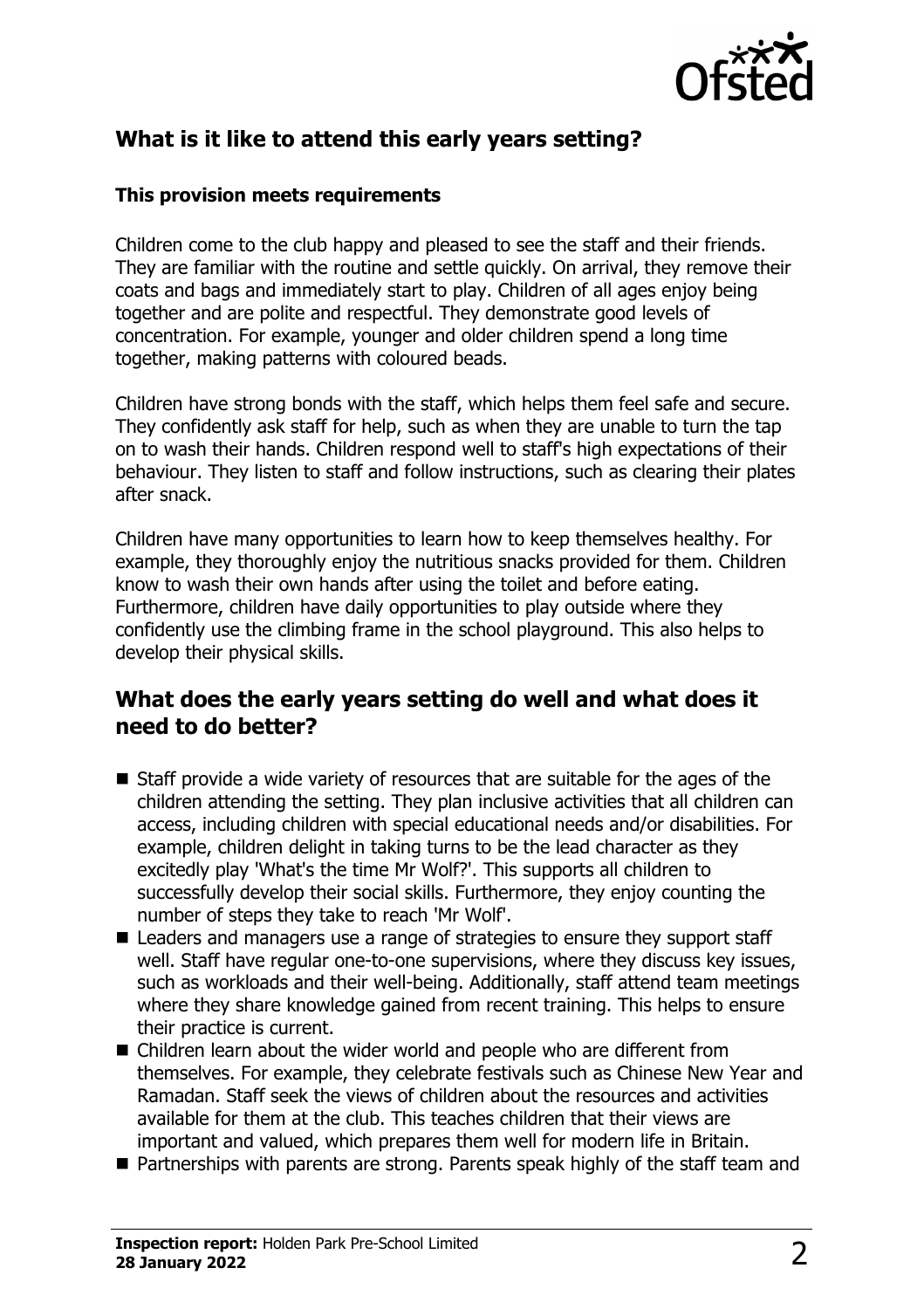

comment on how happy and settled their children are at the club. Staff provide parents with daily feedback about what their child has eaten and enjoyed doing while at the club. This helps provide consistency for children. However, occasionally, staff do not always seek feedback from parents to help evaluate the setting.

- $\blacksquare$  Staff ensure they provide a safe environment for children. They complete daily checks of the indoor and outdoor areas to identify and minimise any potential risks for children. Robust policies and procedures ensure staff know what to do to keep children safe in an emergency, such as a fire.
- $\blacksquare$  Staff work closely with the school on site. Class teachers escort children to the club and share information with staff about the children's day at school. Staff ensure they pass this information to parents when they collect their child. This helps to ensure the emotional well-being of the children attending the club.
- $\blacksquare$  Staff are excellent role models for children. They use good manners, such as saying please and thank you, when asking children to do things. Their positive interactions create a calm and friendly environment, which encourages the children to do the same. Children are polite and well behaved. For example, they patiently wait their turn to make wraps for snack. Additionally, staff give plenty of praise and encouragement to children, which builds their confidence and selfesteem. For example, they use phrases, such as 'I like the way you do that' as children make models with clay.

# **Safeguarding**

The arrangements for safeguarding are effective.

Staff implement robust safeguarding policies and procedures to ensure children are safe. All staff have a robust knowledge of the signs that a child might be at risk of abuse or neglect. They fully understand the processes to follow should they have concerns about children's welfare. Leaders and managers know what to do in the event of an allegation against a staff member. Robust recruitment and vetting processes ensure staff are suitable to work with children. All staff complete training to ensure their safeguarding and child protection knowledge is up to date.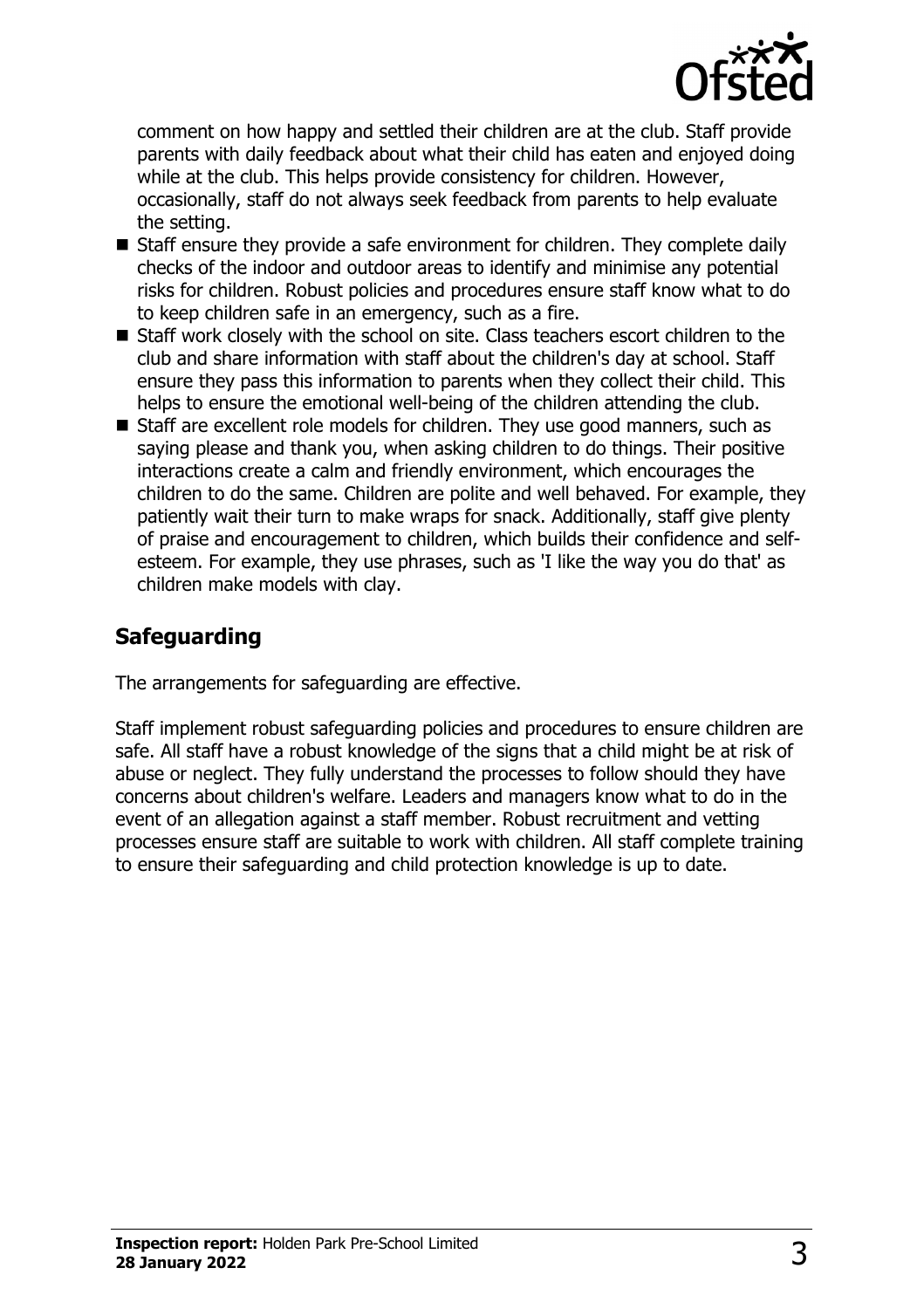

| <b>Setting details</b>                         |                                                                                      |
|------------------------------------------------|--------------------------------------------------------------------------------------|
| Unique reference number                        | 2549670                                                                              |
| <b>Local authority</b>                         | Kent                                                                                 |
| <b>Inspection number</b>                       | 10215687                                                                             |
| <b>Type of provision</b>                       | Childcare on non-domestic premises                                                   |
| <b>Registers</b>                               | Early Years Register, Compulsory Childcare<br>Register, Voluntary Childcare Register |
| Day care type                                  | Out-of-school day care                                                               |
| Age range of children at time of<br>inspection | 4 to 11                                                                              |
| <b>Total number of places</b>                  | 60                                                                                   |
| Number of children on roll                     | 31                                                                                   |
| Name of registered person                      | Holden Park Pre-School Limited                                                       |
| Registered person unique<br>reference number   | RP905878                                                                             |
| <b>Telephone number</b>                        | 01892502626                                                                          |
| Date of previous inspection                    | Not applicable                                                                       |

## **Information about this early years setting**

Holden Park Pre-School Limited registered in 2019 and is located at Skinners Primary School in Tunbridge Wells, Kent. It provides after-school care for children attending the school. Operating hours are 3.15pm to 6pm, Monday to Friday, during term time. The club employs three staff. Of these, one holds a relevant qualification in childcare at level 3.

## **Information about this inspection**

#### **Inspector**

Michaela Borland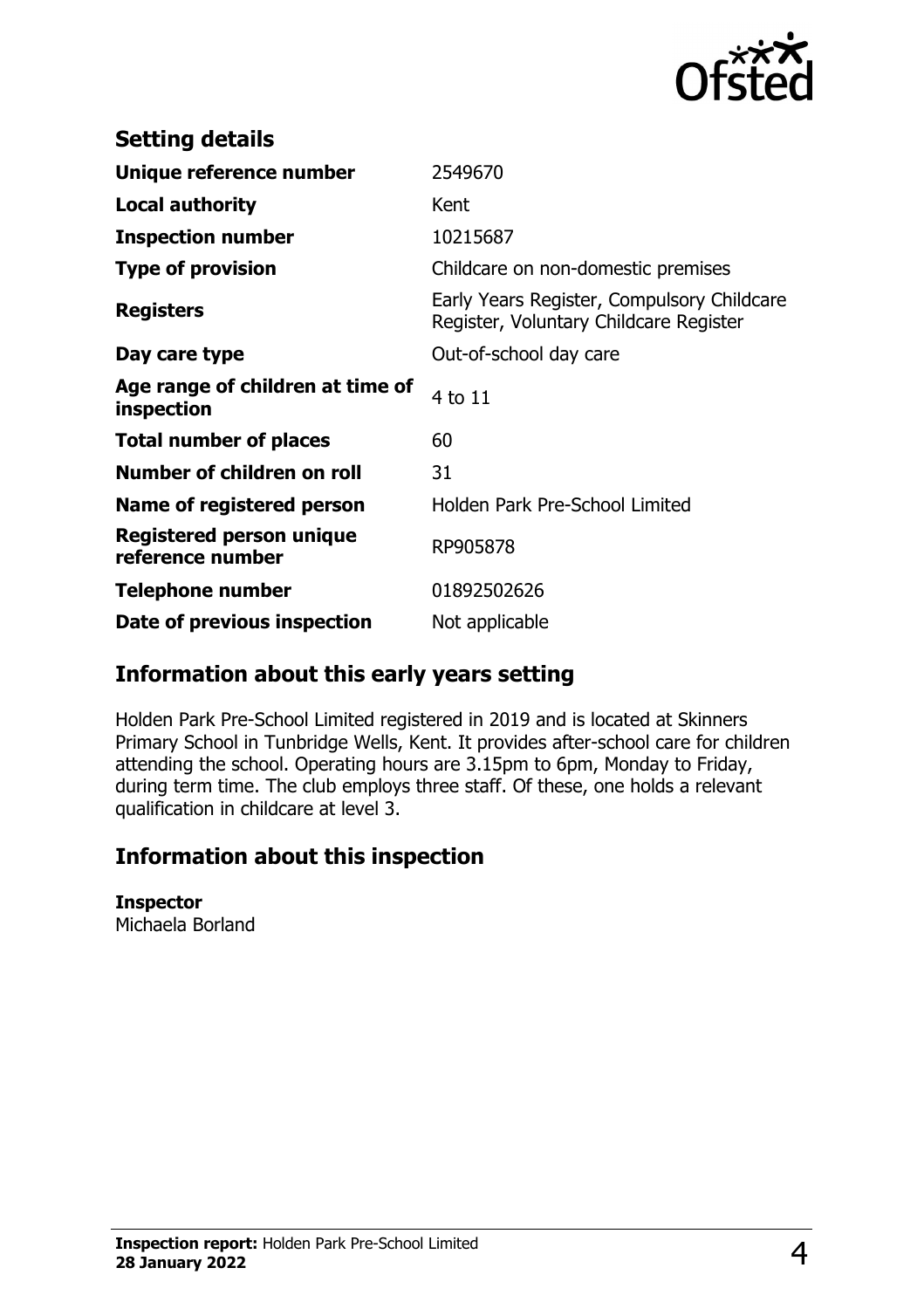

#### **Inspection activities**

- $\blacksquare$  This was the first routine inspection the setting received since the COVID-19 pandemic began. The inspector discussed the impact of the pandemic with the setting and has taken that into account in their evaluation of the setting.
- $\blacksquare$  The inspector held discussions with children and parents throughout the visit and took their views into account.
- $\blacksquare$  The inspector sampled a range of documents, including recruitment and vetting checks, to ensure adults are suitable to work with children.
- Policies and procedures were sampled and checked by the inspector.
- The inspector observed interactions between staff and children.

We carried out this inspection under sections 49 and 50 of the Childcare Act 2006 on the quality and standards of provision that is registered on the Early Years Register. The registered person must ensure that this provision complies with the statutory framework for children's learning, development and care, known as the early years foundation stage.

If you are not happy with the inspection or the report, you can [complain to Ofsted](http://www.gov.uk/complain-ofsted-report).